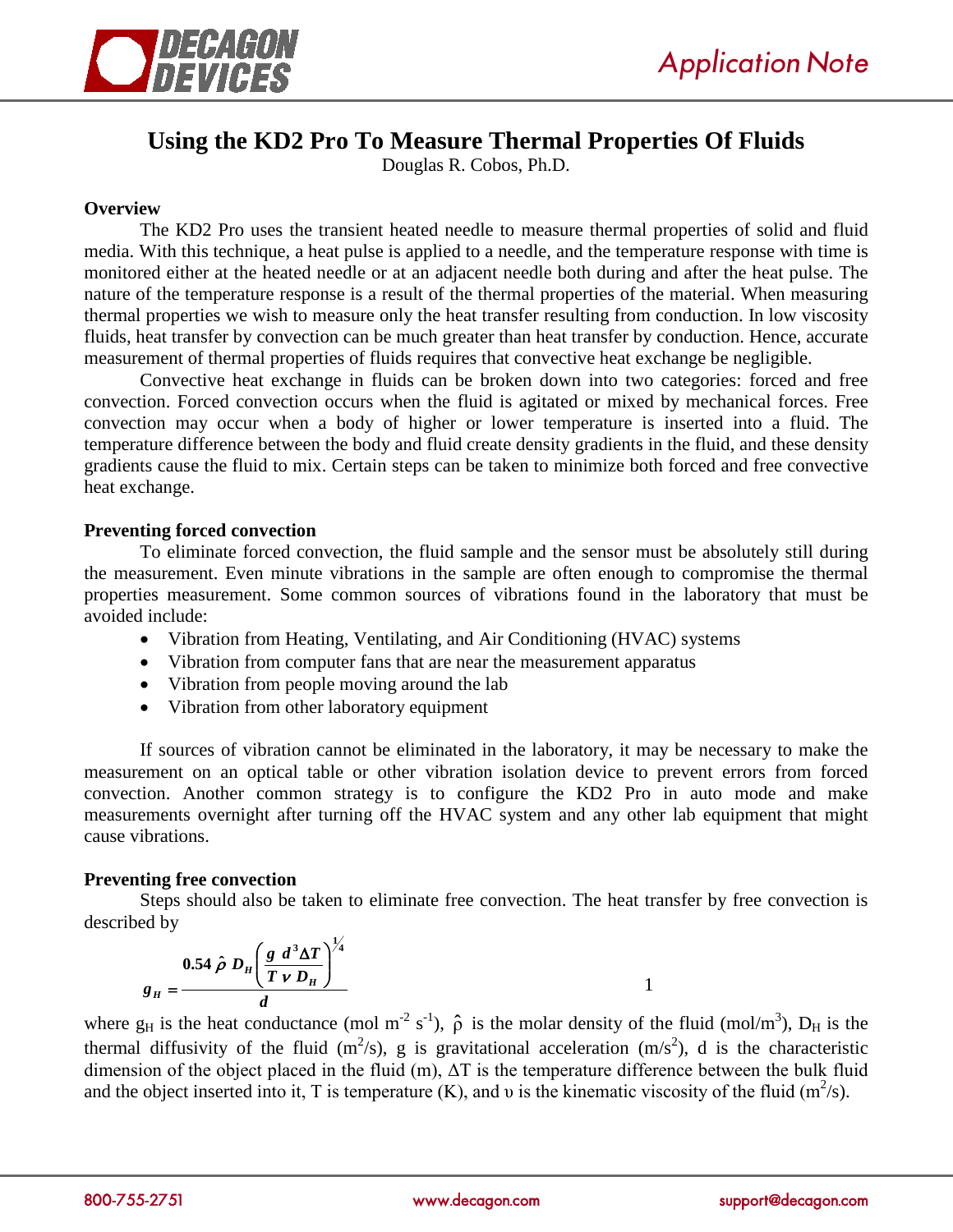

Examining eq. 1, we see that the heat conductance is inversely related to the characteristic dimension (d) of the probe inserted into the fluid. The characteristic dimension of an object is a function of the shape of the object and the direction of fluid flow over that object. For this discussion, the needle probe can be accurately described as a cylinder. For a cylinder with its axis parallel to the fluid flow, the characteristic dimension is its length. For a cylinder with its axis perpendicular to the fluid flow, the characteristic dimension is its diameter. When considering a heated probe inserted into a cooler fluid, the fluid flow near the probe from free convection will be upward, as the warmer, less dense material near the probe is forced upwards by forces of gravity working on the surrounding, denser material. So, if a heated needle is inserted into a fluid horizontally, the fluid flow around the needle will be perpendicular to the axis of the needle, and the characteristic dimension will then be the diameter of the needle (1.27 mm for the KS-1 or 1.8 mm for the TR-1). If the needle is inserted into a fluid vertically, the fluid flow will be parallel to the axis of the needle, and the characteristic dimension is the length of the needle (60 mm for the KS-1 or 100 mm for the TR-1). Keeping in mind that the heat conductance by free convection is inversely proportional to the characteristic dimension, inserting the needle into the fluid vertically will greatly reduce convective heat transfer, and result in more accurate measurement of thermal conductivity.

Again from eq. 1, we discover that the heat conductance by free convection is proportional to the temperature difference between the fluid and the object inserted into it. Hence, free convection can be decreased by limiting the heating of the needle. The KD2 Pro KS-1 (60 mm single needle) sensor is specifically designed for use in fluids, and provides a very small heat pulse that can measure thermal conductivity of most fluids without causing free convection. The KD2 Pro TR-1 (100 mm single needle) and SH-1 (dual needle) sensors create a substantial heat pulse, and should never be used in low viscosity fluids (see Table 1). When using the KS-1 sensor in low viscosity fluids (such as water or aqueous solutions), the read time should be set to the minimum allowed 1 minute duration to further minimize the temperature difference between the fluid and the needle.

| Probe type  | Viscous fluids         | Low viscosity fluids       | Stabilized  |
|-------------|------------------------|----------------------------|-------------|
|             | (glycerol, castor oil) | (water, aqueous solutions) | water       |
| $KS-1$      | Best                   | Best <sup>1</sup>          | <b>Best</b> |
| <b>TR-1</b> | Оk                     | NΟ                         | Ok          |
| SH-1        |                        |                            | Ok          |

Table 1. Suitability of KD2 Pro probes for various fluids

<sup>1</sup> In low viscosity fluids, the read time of the KS-1 should be set to the minimum allowed 1 minute and the needle should be oriented vertically.

Further examination of eq. 1 shows us that the heat conductance is inversely proportional to the kinematic viscosity of the fluid. So, thermal conductivity measurements in more viscous (thicker) fluids are less affected by free convection. More viscous fluids such as castor oil ( $v = 1.0 \text{ X } 10^{-3} \text{ m}^2/\text{s } \textcircled{e}$  20C) and glycerol ( $v = 7.4$  X  $10^{-4}$  m<sup>2</sup>/s @ 20C) are unaffected by free convection during the thermal conductivity measurement, and are easy to measure with the KS-1 needle without further precautions. However, in low viscosity fluids such as water ( $v = 8.9 \text{ X } 10^{-7} \text{ m}^2/\text{s}$  @ 20C) free convection is difficult to prevent. With careful experimental technique, it is possible to measure the thermal conductivity of water and aqueous solutions with the KS-1 sensor, but fluids with viscosities lower than that of water cannot be measured accurately. The viscosities of fluids are inversely proportional to the fluid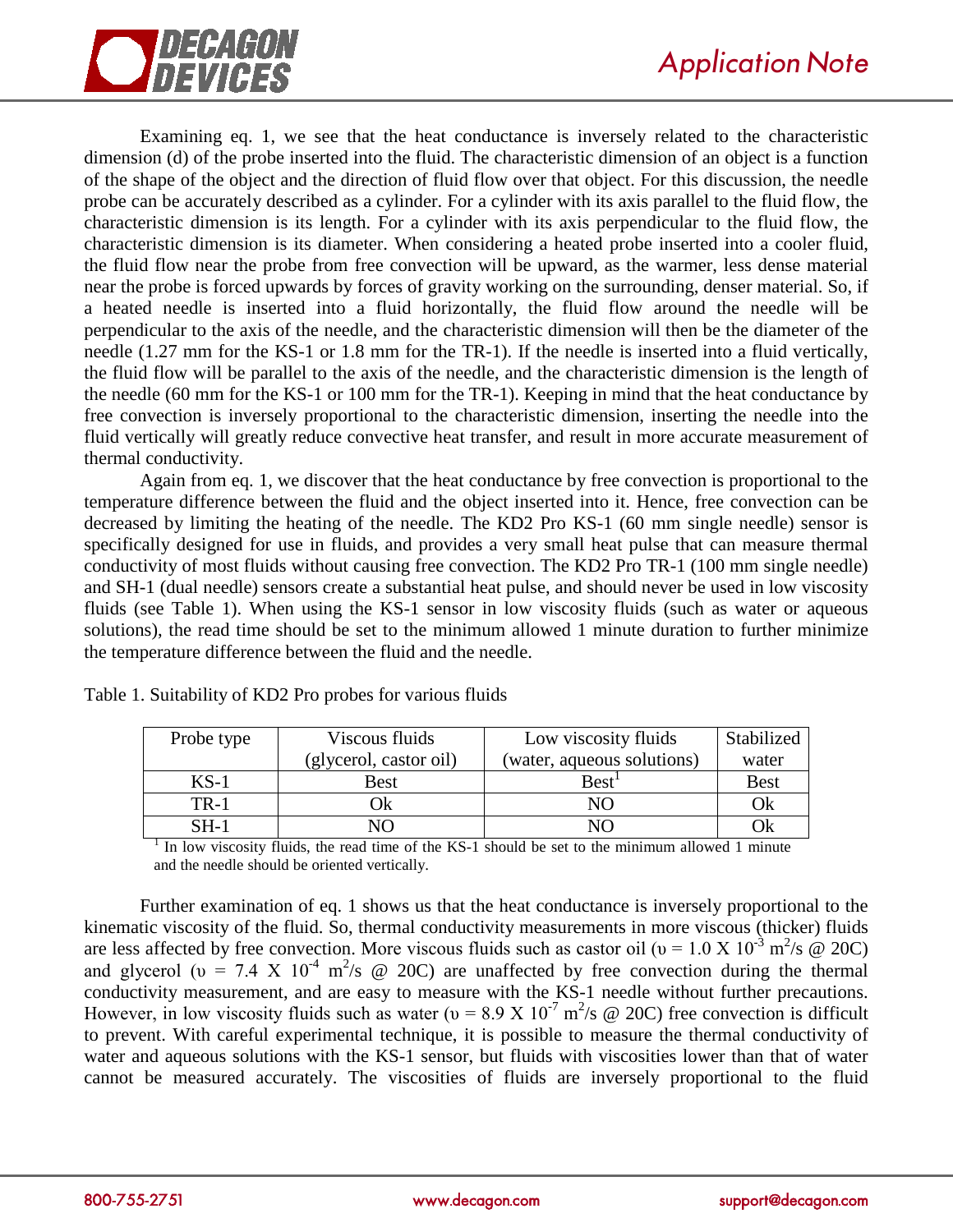

temperature. With careful experimental technique, researchers have been able to measure the thermal conductivity of aqueous solutions up to about 50 C with the KS-1 sensor.

Low viscosity fluids can often be stabilized with thickeners to increase viscosity and prevent convection. In fact, it is commonplace in the scientific literature for researchers to calibrate thermal properties probes in water stabilized with agar (e.g. Ochsner et. al., 2003, Campbell et. al., 1991). Even the KD2 Pro SH-1 and TR-1 sensors can accurately measure thermal properties of stabilized water. Pure agar powder can be obtained from a variety of sources. Two suppliers that generally have agar powder in stock are:

| <b>VWR Scientific</b> | Alfa Aesar      |
|-----------------------|-----------------|
| Agar powder USP, 100g | Agar powder     |
| CAS: 9002-18-0        | CAS: 9002-18-0  |
| Item # $IC10026280$   | Item $\#A10752$ |
| \$20/100g             | \$15/100g       |

Agar powder should be brought to a boil in the aqueous solution to be stabilized, and stirred until all of the powder is dissolved. In general, a mixing ratio of 5 g agar powder per 1 L of solution is sufficient to adequately stabilize the solution. However, the necessary concentration is somewhat dependent on the chemical properties of the solution. After the agar – water mixture returns to room temperature it should have the consistency of Jell-O™. If the mixture is not adequately stabilized, add additional agar powder and again bring to a boil and stir until all agar powder has dissolved.

### **Liquid Sample Temperature Control**

Often it is desirable to control the temperature of the liquid sample above or below ambient temperature during thermal properties measurement. It is important that the act of heating or cooling the sample doesn't cause forced or free convection as mentioned above. There are several things that should be avoided when measuring thermal properties of heated or cooled samples.

- Do not heat the sample from the bottom (e.g. on a hot plate). The temperature gradient from the heating will cause free convection.
- Do not make measurements in a conventional refrigerator or freezer. Conventional cooling devices have very large cyclical temperature cycles which can cause excessive sample temperature drift and poor measurements. Vibrations from the compressor will also cause forced convection in the sample.
- Do not measure the thermal properties of the sample while it is in a circulating water bath. The vibrations from the water bath pump and from the circulating water will cause forced convection in the sample.

According to several researchers who use the KD2 Pro with liquid samples, the best method for controlling temperature of liquid samples is as follows.

- 1. Heat or cool the sample (with sensor inserted) in a water bath.
- 2. Once the sample temperature has equilibrated to the desired water bath temperature, turn the water bath off.
- 3. Allow enough time for the water bath to become absolutely still, then make the measurement.

### **Summary**

• Only measure the thermal properties of fluids with the KS-1 (small single needle) sensor.